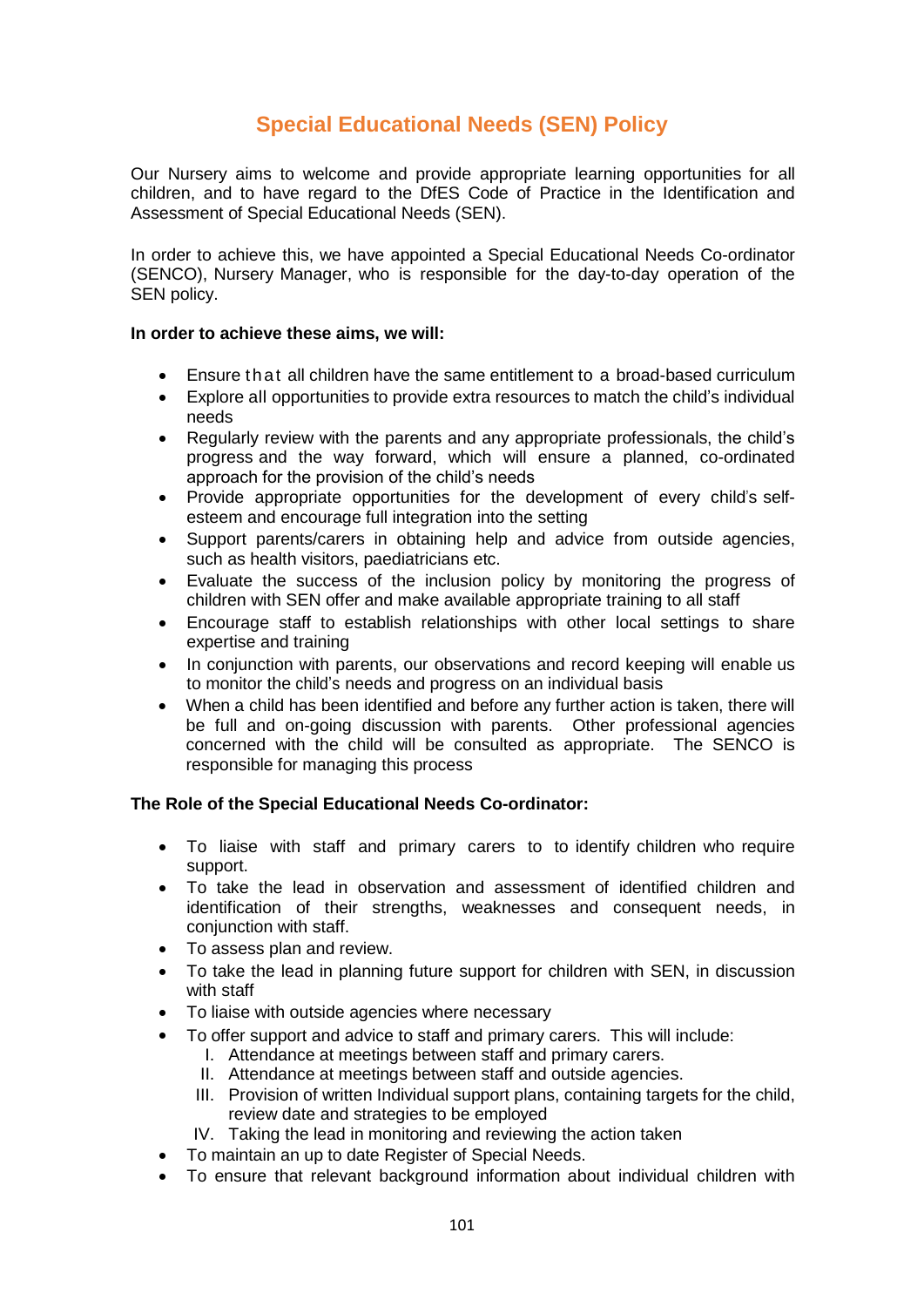Special Educational Needs is collected, recorded and updated

 To keep up to date with changes in legislation and methodology regarding Special Educational Needs and to attend such training as may be required in order to so do

#### **The Key Persons are responsible for:**

- Monitoring the progress and outcomes of children
- Regularly informing the SENCO of any progress and/or concerns relating to children with SEND
- Liaising with parents/carers to discuss progress
- Reviewing the progress and writing children's support plans, in partnership with the SENCO and parents/carers
- Sharing information relating to the progress and needs of each child with SEND with the whole staff at staff meetings
- Liaising with outside agencies as required by the SENCO

## **Definitions of SEN and disability**

- A child has SEN if they have a learning difficulty or disability which calls for a special education provision to be made for them.
- For children aged two or more, special educational provision is educational provision that is additional to or different from that made generally for other children of the same age. For a child under two years of age, special educational provision means educational provision of any kind. A child under compulsory school age has SEN if he or she is likely to have a learning difficulty or disability when they reach compulsory school age or would do so if special educational provision was not made for them. A disability is defined in the Equality Act 2010 as 'a physical or mental impairment which has a long-term and substantial adverse effect on their ability to carry out normal day-to-day activities'.

## **Identifying Special Educational Needs**

This policy describes the way we meet the needs of children who experience barriers to their learning, which may relate to the following broad categories of need:

- Communication and interaction
- Sensory and/or physical impairment
- Cognition and learning difficulties
- Social, mental and emotional health

In identifying the needs of a child, we will consider the needs of the whole child. This will include not just the special educational needs, but also other factors which may impact on the child's progress and attainment e.g.

- **•** Disability
- Attendance and punctuality
- Health and welfare
- English as an Additional Language
- Being a Looked After Child
- Being a child of a Serviceman/woman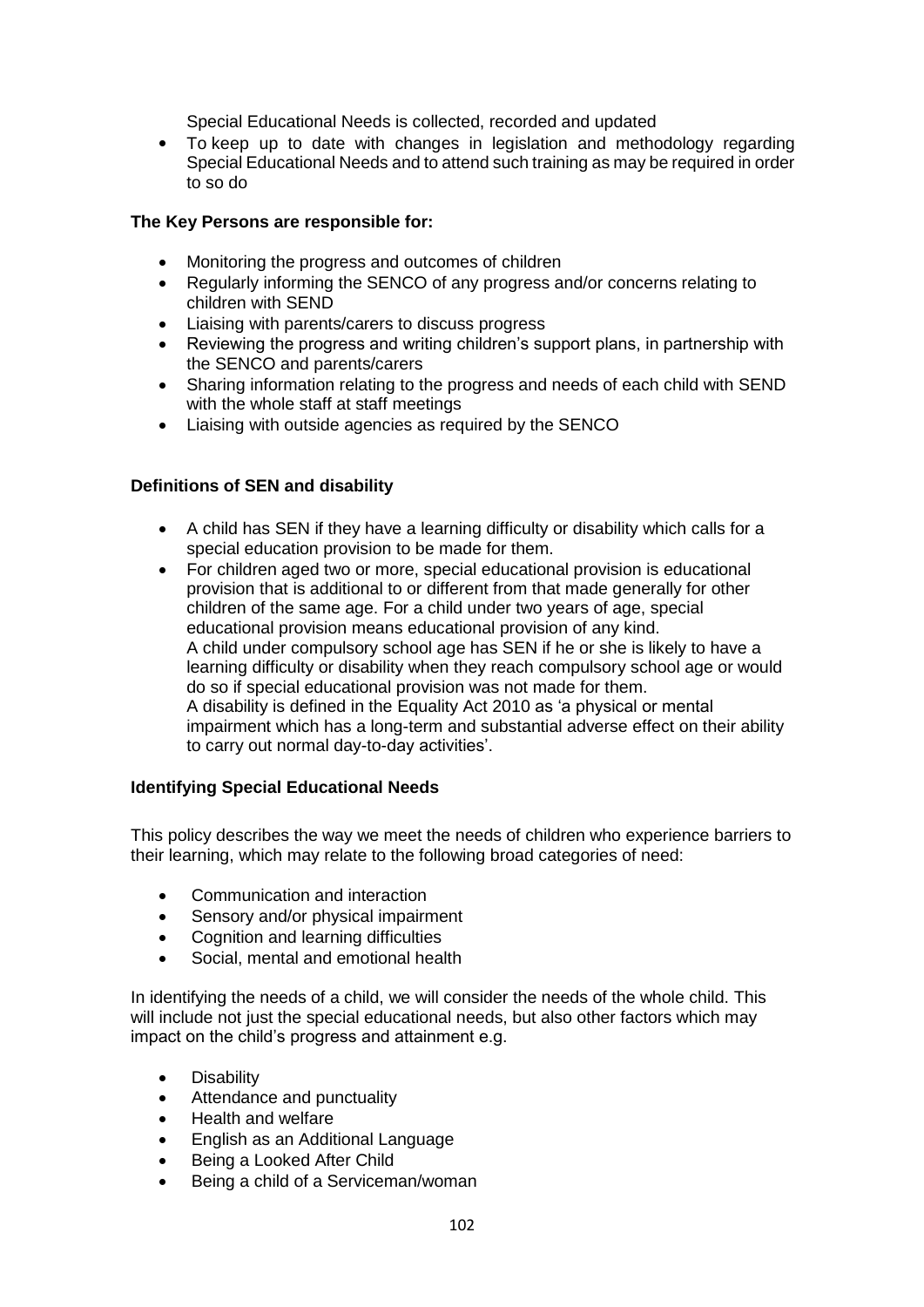• Being in receipt of the Early Years Pupil Premium Grant

## **The Graduated Response:**

## **Assess:**

Once identified as requiring additional SEN support a more detailed assessment of the child's needs will be carried out. This will include further discussions with parents and, when appropriate, the pupil. It may draw on assessments and reports from external agencies involved with the child such as speech and language therapist. The SENCO may also carry out more diagnostic assessments of needs in key areas of difficulties. Each pupil's difficulties will be considered against the four broad areas of needs:

- **1.** Communication and interaction
- **2.** Cognition and learning
- **3.** Social, emotional and mental health difficulties
- **4.** Sensory and/or physical needs

The Nursery recognises that it is highly likely that the needs of individual child will overlap across one or more of these areas of need or that needs may change overtime.

This comprehensive assessment will give a detailed picture of each child's strengths and special educational needs.

## **Plan:**

The Nursery will use the information from the assessment to draw up a plan to outline the support that will be offered. The plan will:

- Be outcome focused where the desired benefit or difference from any intervention is clearly identified and matched to need.
- Detail the range of additional interventions and approaches that will be made available to support progress towards these outcomes
- Highlight the ways parents and pupils can work in partnership with the Nursery to support progress towards targets and outcomes.
- Give details of the role and input of external agencies when they are involved with a pupil

This plan will be recorded (Specify your approach to documenting this additional provision e.g. provision maps or individual support plans.

This plan shared with all Key Persons so that they are fully aware of the outcomes sought, the support on offer and any particular teaching strategies and approaches and resources that have been agreed.

Parents will receive copy of this plan *with a specified time frame/date* to show when it will be reviewed.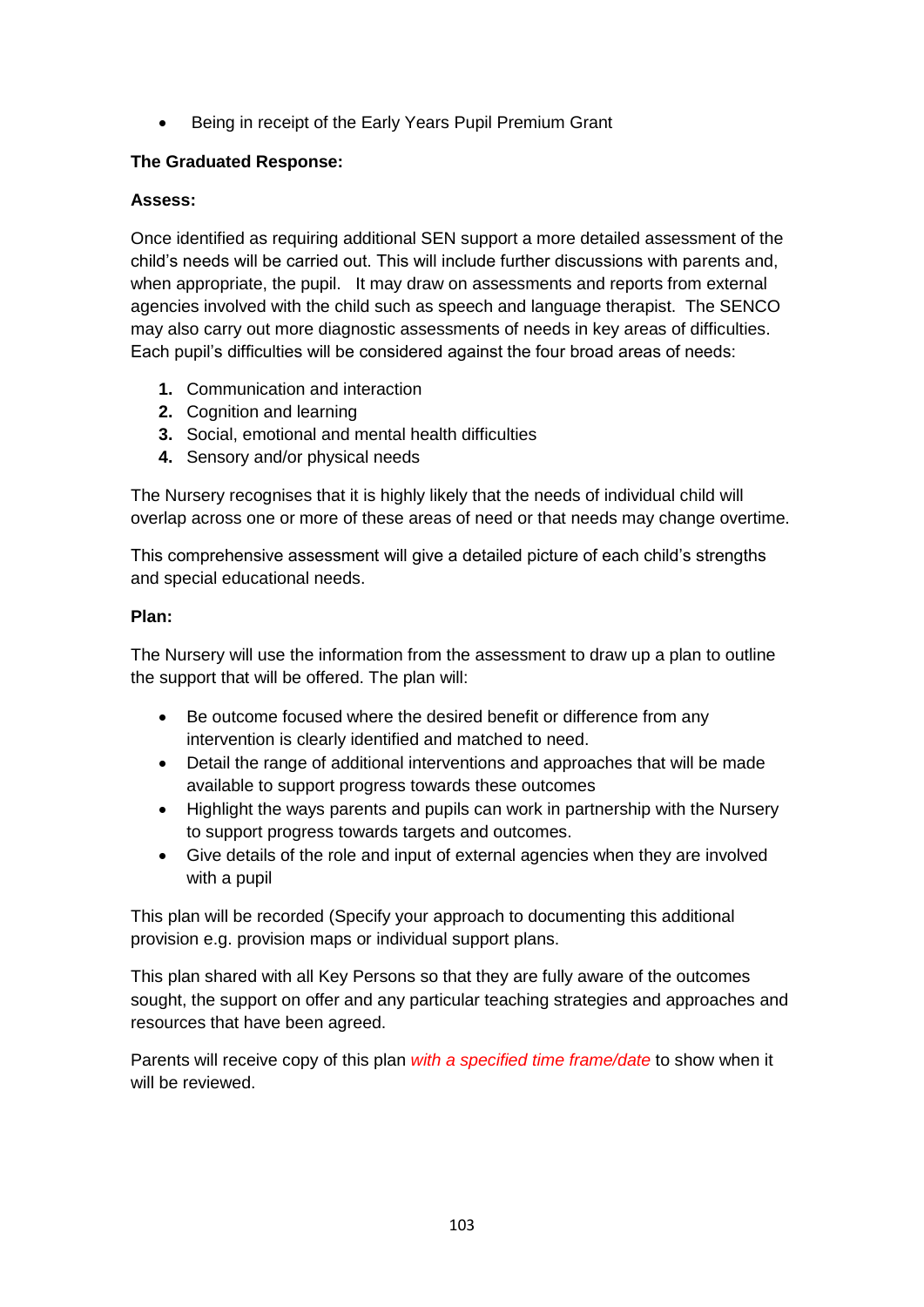# **Do:**

The Key Persons, with the support of the SENCO will take the responsibility for overseeing the implementation of the plan. This will ensure that the additional support offered is linked closely to the EYFS curriculum offer and maximise the opportunities to reinforce and consolidate key skills within the context of the Nursery.

This will be particularly important when the intervention takes place outside of the Nursery. There will be regularly liaison and feedback with staff delivering interventions so that any required refinement of the support can be managed promptly.

## **Review:**

The impact of any additional support offered will be reviewed at least quarterly. Parents will be invited to attend this review meeting along with child when this is appropriate.

This review may be included in the general Nursery quarterly cycle of parental consultation meetings. However, where the child needs are more complex and they receive support from a range of specialist agencies a separate review meeting will be arranged so that all key parties can contribute and share views on progress and subsequent provision.

At the review the following will be considered:

- Impact of each element of the intervention towards the identified outcomes
- Childs response to the support and view of their progress where this is applicable
- Views of parents and specialist agencies
- Next steps with refinement and adjustments to the support offered as required

Where progress has been limited, further analysis and assessments will be made to ensure the provision offered matches the nature and level of needs. If not already involved and with the agreement of parents, the SENCO will make a referral to MARF (SPOC) with parent permission.

Securing expertise We are committed to establishing an effective collaboration between all agencies working with a child and actively support a multi-disciplinary approach to meeting children's SEND. Support from outside agencies may include specialist help from other professionals. Our settings liaise regularly with Best Start colleagues and a number of external support agencies as required. These include:

- Chatterbox / Speech & Language Therapy Team
- Children's Medical Services
- Pediatricians
- Educational Psychologist
- Hearing Impairment & Visual Impairment Team
- Occupational Therapy Team
- Physiotherapists
- Early Years SEND Team
- Health visitor
- Specialist nurse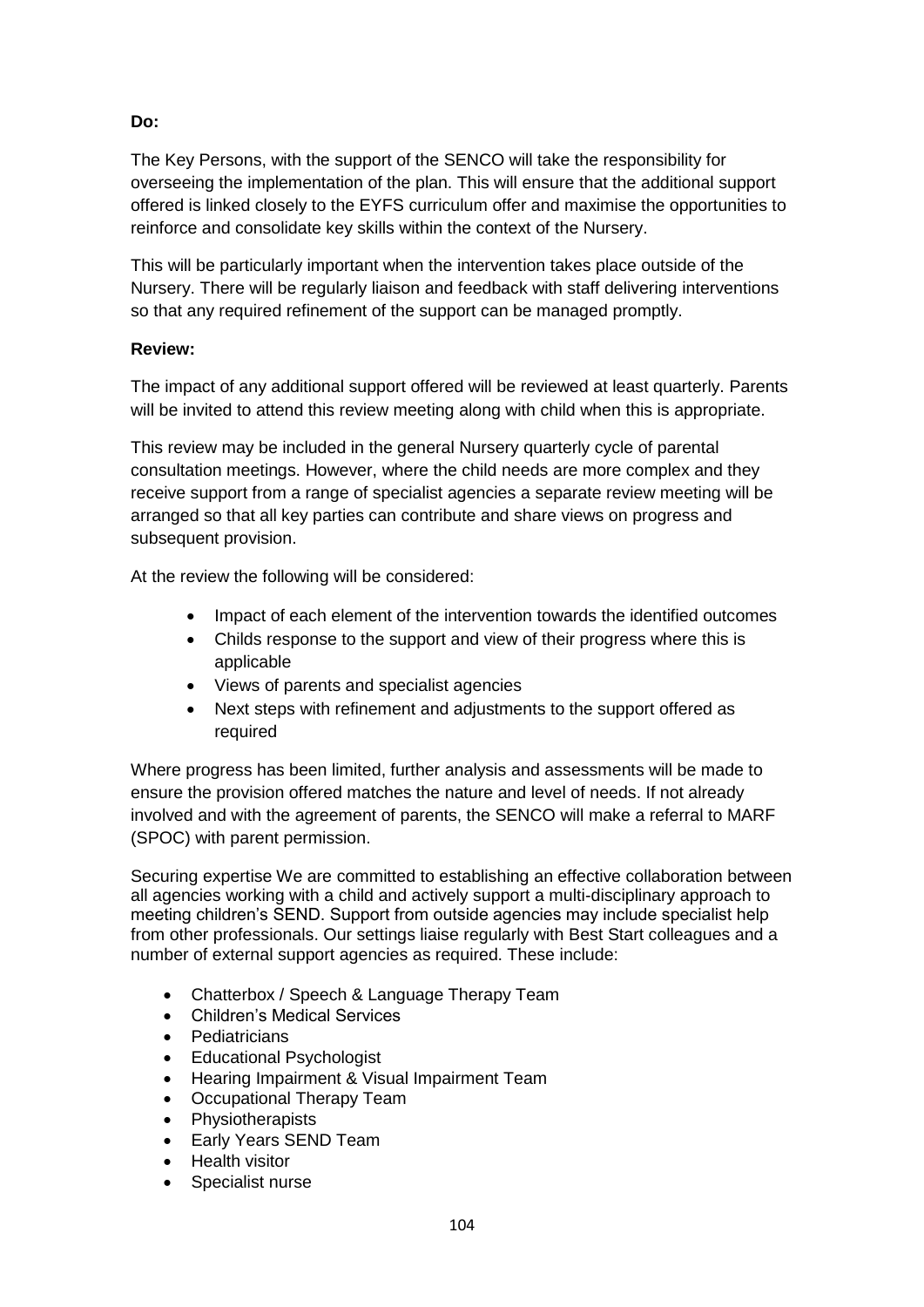Carers Centre (Parents in Partnership)

Progress will have continued to be monitored regularly as part of the termly tracking for all children.

Requesting a Statutory Assessment of needs in deciding whether a statutory assessment is necessary for a child the following should be considered:

- The child makes little or no progress in any given areas over a long period
- The child continues working at a stage substantially below age related expectations
- Whether there is recorded evidence of the child's identified needs
- Whether individual strategies have been in place for a reasonable period of time
- Whether outside advice has been sought in relation to the child's: Communication and interaction Sensory and/or physical impairment Cognition and learning difficulties Social and emotional well-being
- Parent/carers views have been taken into consideration throughout the process

#### **Complaints**

If parents are at all dissatisfied with the provision for their child, they should contact the Manager in the first instance. If they remain unhappy after this contact, they should contact the Director.

Last updated January 2022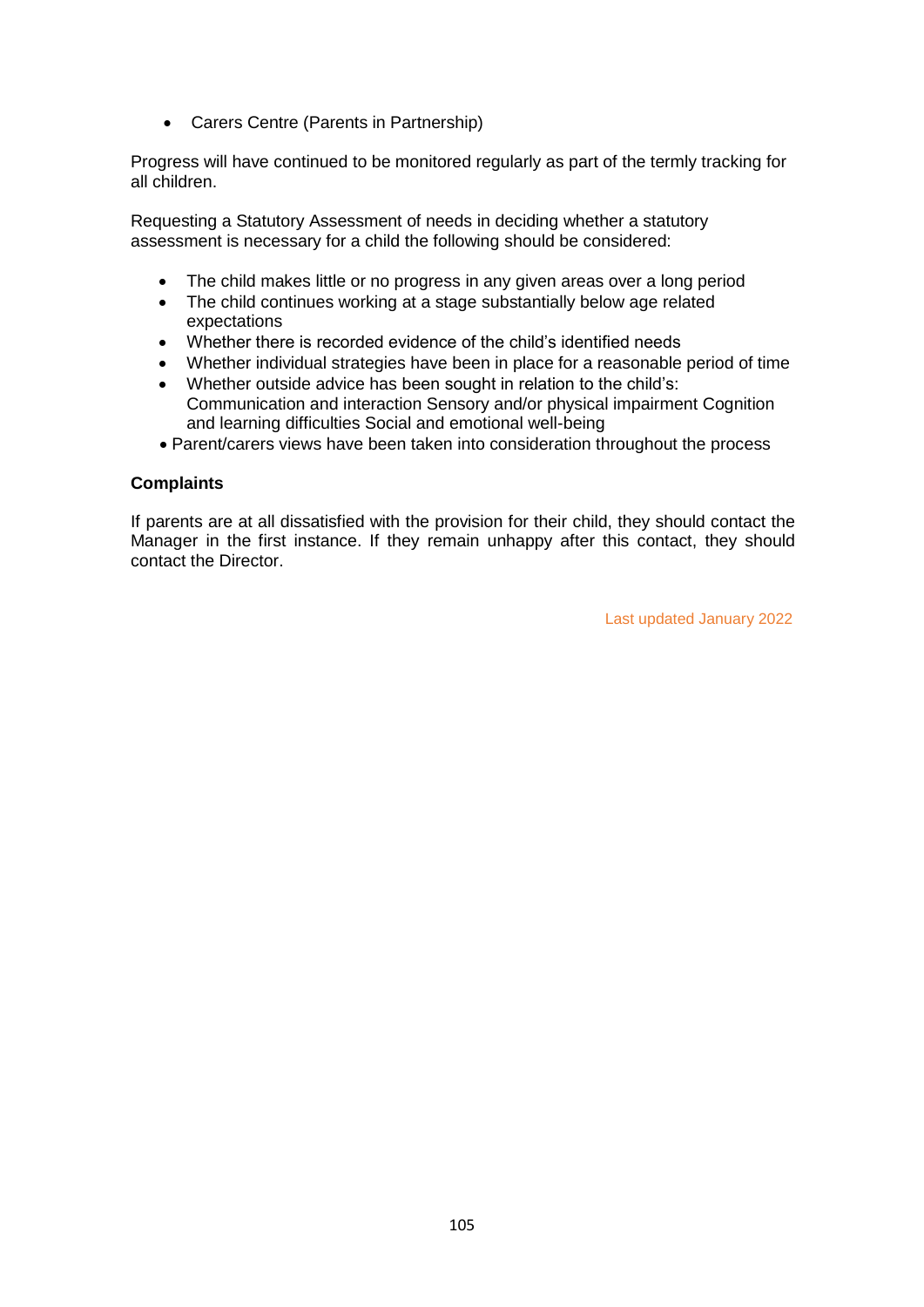**Links with Local and National services and organisations to support implementation of the SEN policy.:**

| <b>Croydon Educational Psychology Service</b> | 020 8604 7300                   |
|-----------------------------------------------|---------------------------------|
| <b>Croydon CAMHS</b>                          | 0203 228 000<br>www.slam.nhs.uk |
| <b>Occupational Therapy</b>                   | 020 8274 6854/50                |
| <b>Children's Physiotherapy</b>               | 020 8274 6853                   |
| <b>Speech and Language Therapy</b>            | 020 8714 2594                   |

[http://www.croydonhealthservices.nhs.uk](http://www.croydonhealthservices.nhs.uk/Childrens%20speech%20and%20language%20therapy%20service.htm)

**Community Pediatricians** 020 8274 6300

Peripatetic Visual Impairment Service 020 8760 5784

[linda.james@croydon.gov.uk](mailto:linda.james@croydon.gov.uk)

[luisa.saddington@croydon.gov.uk](mailto:luisa.saddington@croydon.gov.uk)

**Peripatetic hearing impairment service** 020 8760 5783

**Croydon Locality Early Help** *[earlyhelp@croydon.gov.uk](mailto:earlyhelp@croydon.gov.uk)* 

**Croydon Primary Behaviour Support Team** 020 8686 0393

**Primary Fair Access Panel 020 8726 6162** 

[Valerie.Burrell-Walker@croydon.gov.uk](mailto:Valerie.Burrell-Walker@croydon.gov.uk)

**Secondary Fair Access Panel** 020 8726 6162

[Valerie.Burrell-Walker@croydon.gov.uk](mailto:Valerie.Burrell-Walker@croydon.gov.uk)

**Parents In Partnership (PIP)** 0208 663 5626

[www.pipcroydon.com/](http://www.pipcroydon.com/)

## **SENDIAS (SEND support for parents and carers)**

**Contact a Family** 2008 808 3555 [www.cafamily.org.uk/advice-and-support/](http://www.cafamily.org.uk/advice-and-support/)

Council for Disabled Children 0207 843 1900

[www.councilfordisabledchildren.org.uk/](http://www.councilfordisabledchildren.org.uk/)